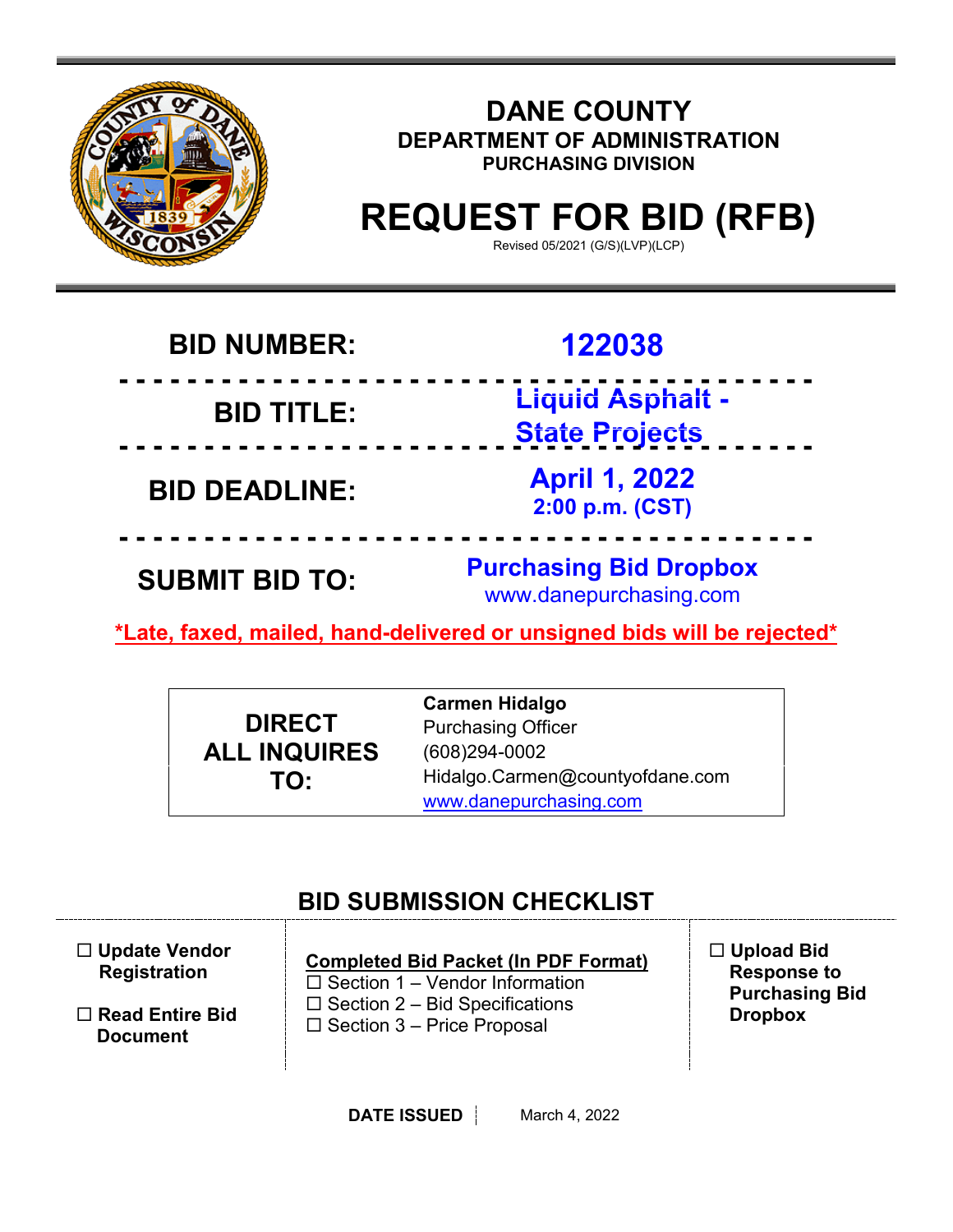#### **VENDOR INFORMATION**

#### **VENDOR NAME:**

| Vendor Information (address below will be used to confirm Local Vendor Preference) |                  |  |  |
|------------------------------------------------------------------------------------|------------------|--|--|
| <b>Address</b>                                                                     |                  |  |  |
| <b>City</b>                                                                        | County           |  |  |
| <b>State</b>                                                                       | $Zip+4$          |  |  |
| <b>Vendor Rep. Name</b>                                                            | <b>Telephone</b> |  |  |
| <b>Title</b>                                                                       |                  |  |  |
| <b>Email</b>                                                                       |                  |  |  |
| Dane County Vendor #                                                               |                  |  |  |

**Local Vendor Preference** *(Reference General Guidelines #1.6)* □ Locally Based & Owned Vendor **Locally Operated Vendor □ Non-Locally Operated Vendor No Local Vendor Preference No Preference**

| <b>Local Content Vendor Preference</b> |                                     |  |
|----------------------------------------|-------------------------------------|--|
|                                        | (Reference General Guidelines #1.7) |  |
| ப                                      | <b>Dane County-Made</b>             |  |
| ΙI                                     | <b>Regionally-Made</b>              |  |
| LΙ                                     | <b>Wisconsin-Made</b>               |  |
| LΙ                                     | <b>No Preference</b>                |  |

#### **Cooperative Purchasing** *(Reference General Guidelines #1.8)*

 $\Box$  I agree to furnish the commodities or services of this bid to municipalities and state agencies.  $\Box$  I do not agree to furnish the commodities or services of this bid to municipalities and state agencies.

#### **Fair Labor Practice Certification** *(Reference General Guidelines #1.9)*

 Vendor has not been found by the National Labor Relations Board ("NLRB") or the Wisconsin Employment Relations Commission ("WERC") to have violated any statute or regulation regarding labor standards or relations in the seven years prior to the date this bid submission is signed.

 $\Box$  Vendor has been found by the National Labor Relations Board ("NLRB") or the Wisconsin Employment Relations Commission ("WERC") to have violated any statute or regulation regarding labor standards or relations in the seven years prior to the date this bid submission is signed.

| Addenda – we hereby acknowledge receipt, review and use of the following addenda, if applicable. |                    |                    |             |
|--------------------------------------------------------------------------------------------------|--------------------|--------------------|-------------|
| $\Box$ Addendum #1 $\Box$ Addendum #2                                                            | $\Box$ Addendum #3 | $\Box$ Addendum #4 | $\Box$ None |

#### **Signature Affidavit**

In signing this bid, we certify that we have not, either directly or indirectly, entered into any agreement or participated in any collusion or otherwise taken any action in restraint of free competition; that no attempt has been made to induce any other person or firm to submit or not to submit a bid; that this bid has been independently arrived at without collusion with any other bidder, competitor or potential competitor; that this bid has not been knowingly disclosed prior to the opening of bids to any other bidder or competitor; that the above statement is accurate under penalty of perjury.

The undersigned, submitting this bid, hereby agrees with all the terms, conditions, and specifications required by the County in this Request for Bid, and declares that the attached bid and pricing are in conformity therewith.

**Signature:** \_\_\_\_\_\_\_\_\_\_\_\_\_\_\_\_\_\_\_\_\_\_\_\_\_\_\_\_\_ **Title:** \_\_\_\_\_\_\_\_\_\_\_\_\_\_\_\_\_\_\_\_\_

| Title: |  |
|--------|--|
|        |  |

**Printed Name:** \_\_\_\_\_\_\_\_\_\_\_\_\_\_\_\_\_\_\_\_\_\_\_\_\_\_ **Date:** \_\_\_\_\_\_\_\_\_\_\_\_\_\_\_\_\_\_\_\_\_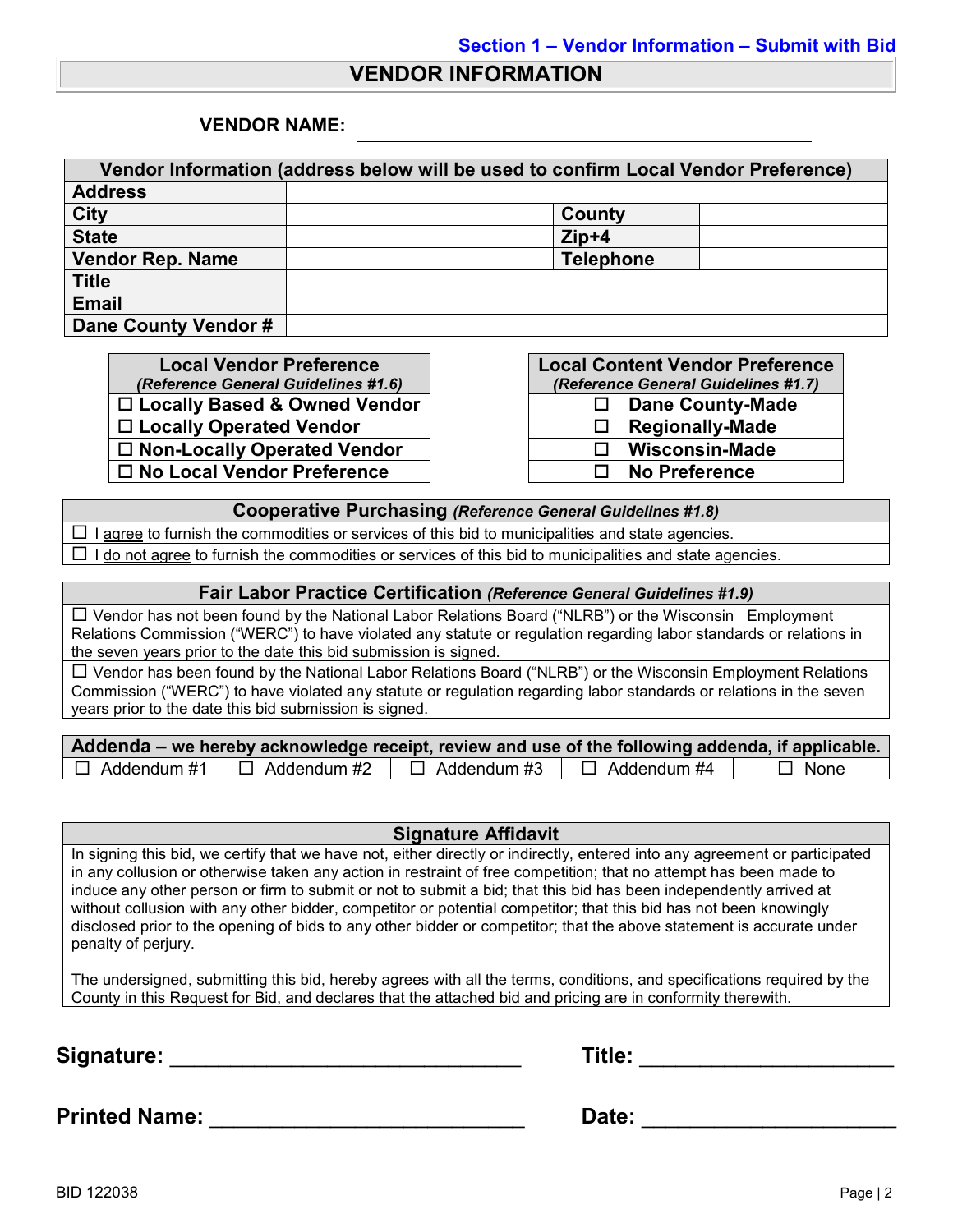## **BID AND SPECIFICATION OVERVIEW**

Dane County as represented by the Purchasing Division will accept bids for the purchase of specified item(s) as described within this document.

**Specification Compliance:** Bidder shall complete every space in the area provided with either a check mark to indicate the item being bid is exactly as specified **(Yes),** or deviates from bid specification **(No).** Any deviation from the minimum specifications stated herein must be identified in detail in the Specifications Deviations section of the bid and must include a description of how the proposed item(s) differ from the bid requirements, along with detailed justification for such deviation. Bidder shall include photos and schematics as necessary, for complete clarification.

The specifications below describe an acceptable product. Minor variations in specification may be accepted if, in the opinion of County staff, they do not adversely affect the quality, maintenance or performance of the item(s). Dane County reserves the right to accept or reject any and all bids, to waive informalities and to choose the bid that best meets the specifications and needs of the County.

**Term:** The contract shall be effective on the date indicated on the Dane County purchase order or the Dane County contract execution date and shall run for one year from that date.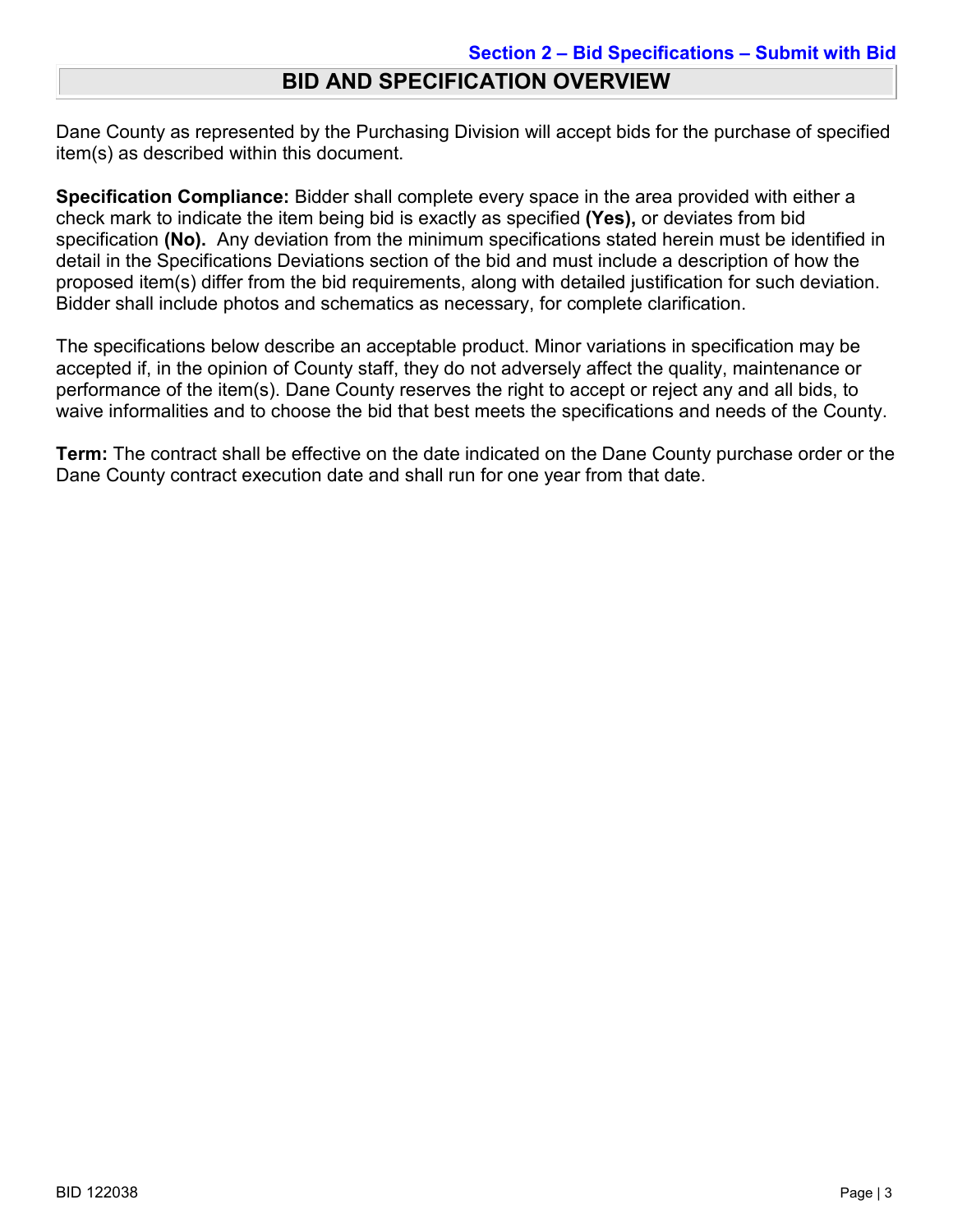# **BID SPECIFICATIONS Liquid Asphalt**

#### **GENERAL**

You are invited to submit a bid to furnish liquid asphalt for surface treatment to be used on asphalt sealcoat State DOT projects.

All materials, handling, delivery, and payment procedure shall be in conformance with the applicable provisions contained in the State of Wisconsin, Department of Transportation Standard Specifications for Road and Structure Construction, 2022 edition, and its supplements, except as specifically provided for in this bid document.

#### **ASPHALT MATERIAL SPECIFICATIONS**

The following minimum specifications shall be met:

The polymer modified emulsified asphalt shall meet the requirement of **AASHTO M-316** subject to the following modification:

Polymer-modified cationic emulsified asphalt, CRS-2P and polymer-modified anionic emulsified asphalt, (HFRS-2P) shall be produced by using polymer modified base asphalt only. The use of Latex modification shall not be allowed. Any emulsion not meeting this requirement shall not be used.

#### **TRUCK TRANSPORT DELIVERY**

Deliveries will be to various locations within Dane County, and the bid price shall include all delivery costs regardless of where delivery is made within the County. Firm unit bid prices are desired through November 30, 2022.

Asphalt delivered by truck transport shall arrive at a temperature sufficient for proper application. Dane County reserves the right to reject any material delivered at an improper temperature. A damage claim may be made by the County to compensate for costs and delays incurred due to improper temperature.

Orders for asphalt will be placed by the County approximately 16 hours in advance of delivery. Strict compliance with delivery time and place will be required. Unloading time and demurrage charge terms must be stated in the bid proposal and will be considered in awarding the bid.

In order to cut demurrage costs and delays in transport truck unloading for emulsified asphalt products, the successful bidder shall provide an insulated portable 6,000-gallon minimum capacity standard transport tank trailer for jobsite unloading. The trailer will be transported from jobsite to jobsite by a Highway and Transportation Department vehicle. The successful bidder shall allow the use of this trailer by the County at no additional cost. The successful bidder shall be responsible for providing insurance coverage on the trailer, and for having the trailer properly equipped with all required brakes and lights. The trailer unit shall be returned to the successful bidder at the completion of the County's summer sealcoating work.

#### **EMULSIFIED ASPHALT APPLICATION BY DELIVERY TRUCK**

Bid prices are also requested for the application of emulsified asphalt by the supplier on a per-gallonapplied price. This price shall include equipment and operator(s) necessary to apply the emulsified asphalt according to the application requirements of the County.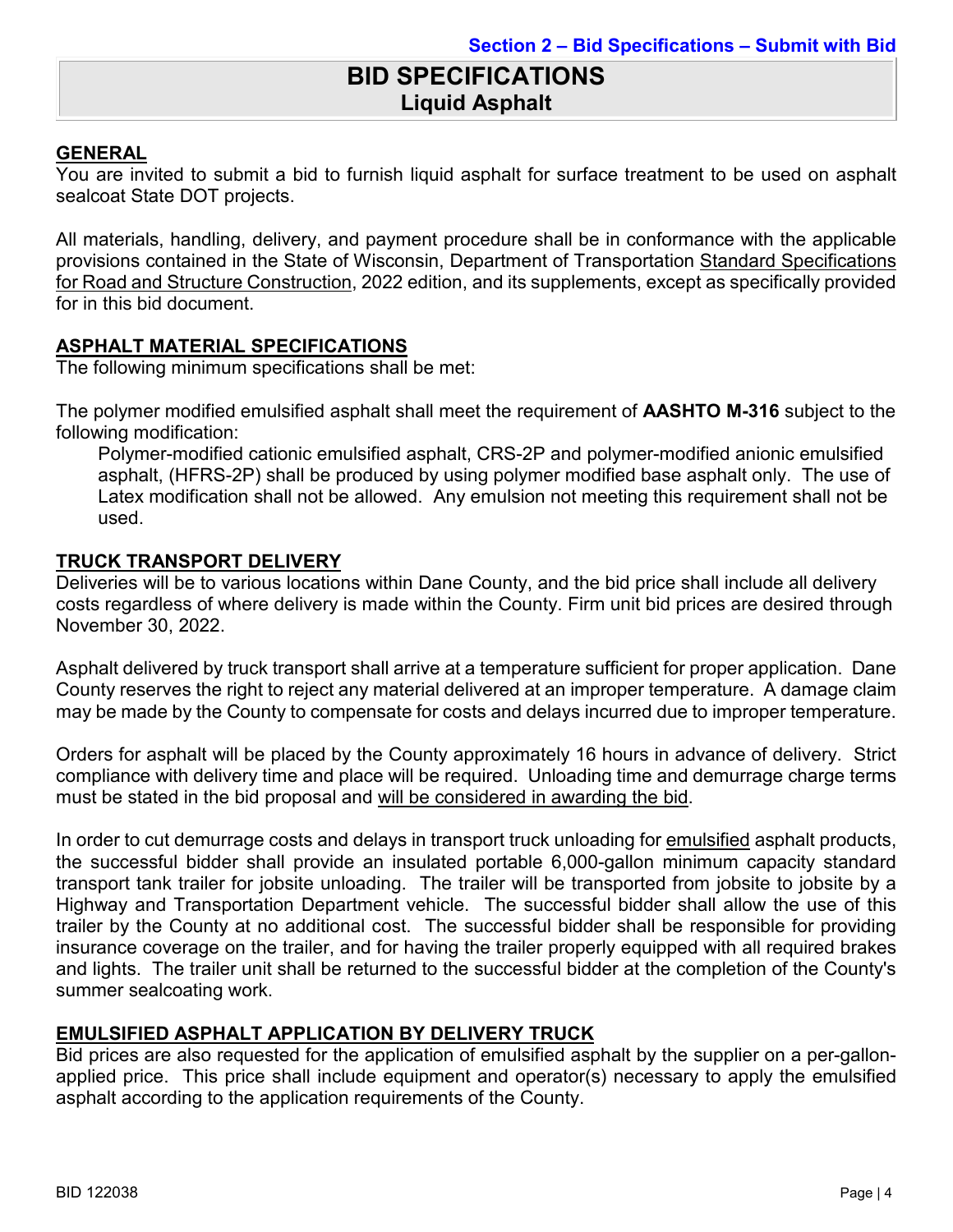#### **Section 2 – Bid Specifications – Submit with Bid**

#### **AGGREGATE TESTING**

The successful bidder will be responsible for testing the aggregate sources used by Dane County. Aggregate samples will be collected by Dane County and sent to the successful bidder for testing. The testing will include recommending the asphalt type and the application rate for a range of surface conditions and average daily traffic. It will also include running a sieve analysis for each source. The cost of these tests and providing the County with the test results and a recommendation report shall be considered incidental to the per gallon asphalt cost of this bid.

#### **BASIS OF PAYMENT**

The number of gallons or tons of the various classes, types and grades of asphaltic materials, measured, will except for defective materials, be paid for at the contract unit price per gallon. Payment for the quantity of asphaltic material furnished as a bid item, when found to be defective and permitted by the engineer to remain in place in the work, will be at 75 percent of the contract unit price.

#### **PERFORMANCE BOND**

Successful bidders shall also furnish Dane County with a performance bond equal to 10% of the contracted amount (Wis. Statute 289.14).

#### **LATE DELIVERY**

Prompt delivery is important. Failure to meet the specific delivery schedule required by Dane County in approximately June of 2022 shall render the supplier liable for actual damages occurring from loss of time due to the late delivery, up to a maximum of \$1,000 per occurrence. In addition, repeated occurrences could be reason for the County to nullify the bid award.

#### **AWARD OF BID**

Award of bid shall be made on a per-gallon price for each item (type of asphalt). The Highway and Transportation Department reserves the right to accept any bid or option which it considers most advantageous to the County.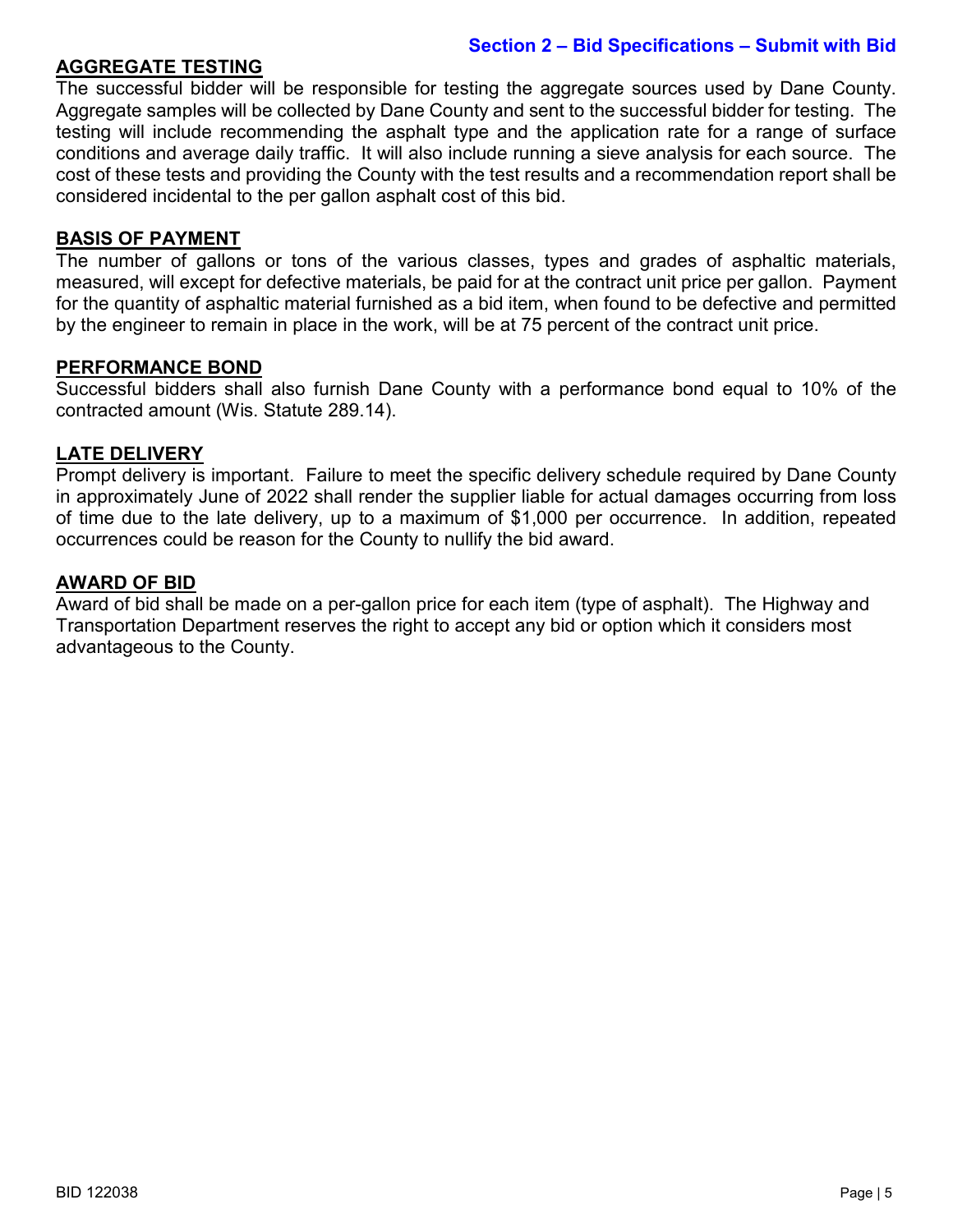# **SPECIFICATION DEVIATIONS**

| <b>Check One:</b><br>No deviations from bid specifications<br>$\Box$<br>$\Box$<br>Deviations from the bid specifications are present - see list below |                              |  |  |
|-------------------------------------------------------------------------------------------------------------------------------------------------------|------------------------------|--|--|
| Item#                                                                                                                                                 | <b>Deviation Explanation</b> |  |  |
|                                                                                                                                                       |                              |  |  |
|                                                                                                                                                       |                              |  |  |
|                                                                                                                                                       |                              |  |  |
|                                                                                                                                                       |                              |  |  |
|                                                                                                                                                       |                              |  |  |
|                                                                                                                                                       |                              |  |  |
|                                                                                                                                                       |                              |  |  |
|                                                                                                                                                       |                              |  |  |
|                                                                                                                                                       |                              |  |  |
|                                                                                                                                                       |                              |  |  |
|                                                                                                                                                       |                              |  |  |
|                                                                                                                                                       |                              |  |  |
|                                                                                                                                                       |                              |  |  |
|                                                                                                                                                       |                              |  |  |
|                                                                                                                                                       |                              |  |  |
|                                                                                                                                                       |                              |  |  |